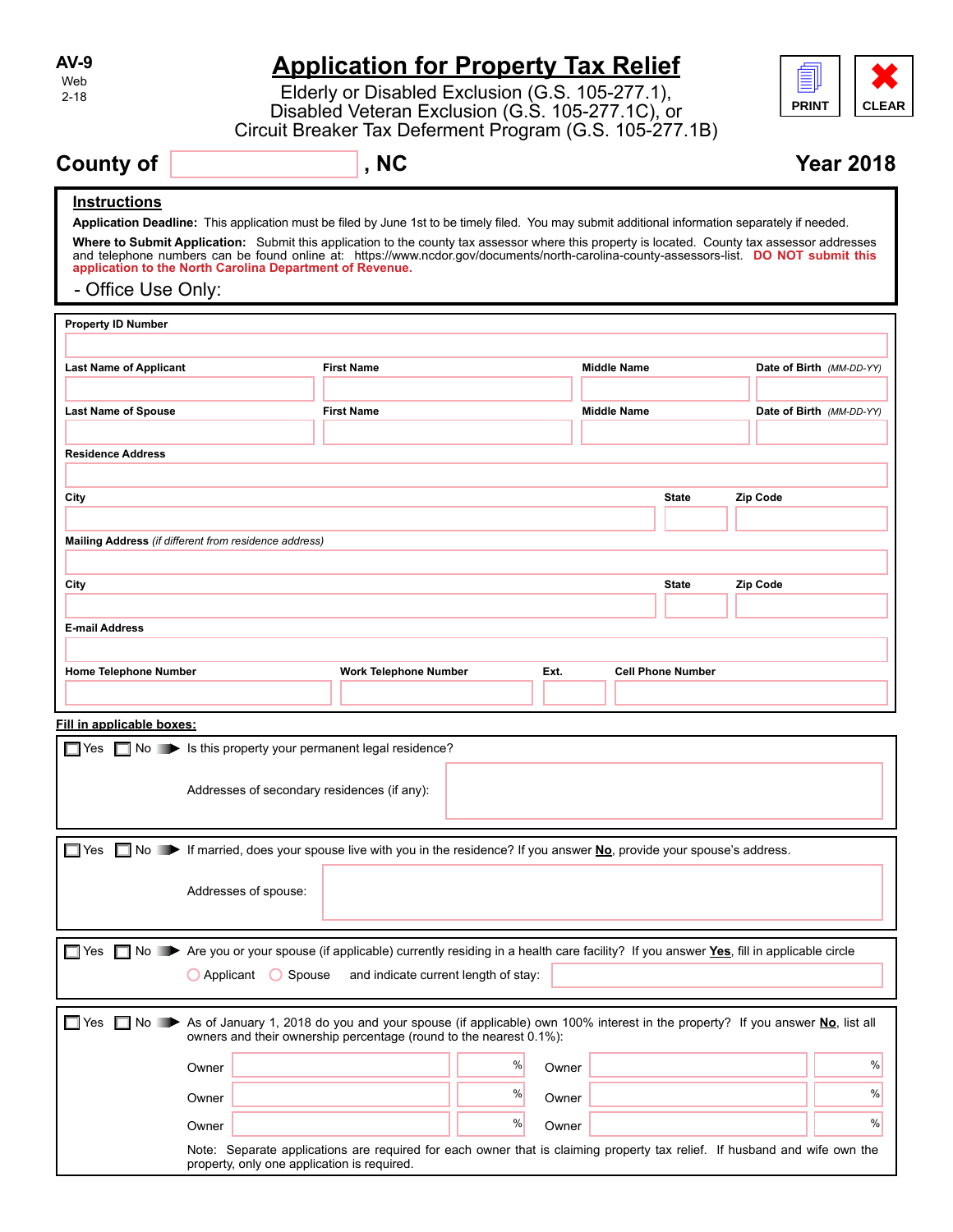## **Part 1. Selecting the Program**

**Each owner may receive benefit from only one of the three property tax relief programs**, even though you may meet the requirements for more than one program.

However, it is possible that the tax rates or tax values may not be established until some time after the filing of this application. This can make it difficult for you to determine which program you prefer. The following procedures will help to resolve this situation.

# **Applying for One Program**

If you know that you only wish to apply for one program, indicate only that program at the bottom of this section. The assessor will review your application and send you a notice of decision. The notice of decision will also explain the procedures to appeal if you do not agree with the decision of the assessor.

# **Applying for More Than One Program**

**Each owner is eligible to receive benefit from only one program.** However, if you think you meet the requirements for more than **one program** but, as a result of the uncertainty of tax rates or values at the time of application, you are unable to make a decision on which one program you wish to choose, indicate all of the programs at the bottom of this section for which you wish to receive consideration. When the tax rates and values are determined, the assessor will review your application and will send you a letter notifying you of your options. If the letter indicates that you do not qualify or if you disagree with any decision in the letter, you may appeal. **You must respond to the option letter within the specified time period or it will be assumed that you do not wish to participate in any of the property tax relief programs.** In that case, you will be so notified and you will have the chance to appeal.

# **Please read the descriptions and requirements of the three programs on the following pages and then select the program(s) for which you are applying:**

| Fill in applicable circles:                        | <b>You Must Complete:</b> |
|----------------------------------------------------|---------------------------|
| <b>Elderly or Disabled Exclusion</b><br>$\bigcirc$ | Parts 2, 5, 6             |
| <b>O</b> Disabled Veteran Exclusion                | <b>Parts 3.6</b>          |
| <b>O</b> Circuit Breaker Tax Deferment Program     | Parts 4, 5, 6             |

**If you select more than one program, please read ALL of the information on this page!**

#### **Part 2. Elderly or Disabled Exclusion**

**Short Description:** This program excludes the greater of the first \$25,000 or 50% of the appraised value of the permanent residence of a qualifying owner. A qualifying owner must either be at least 65 years of age or be totally and permanently disabled. The owner cannot have an income amount for the previous year that exceeds the income eligibility limit for the current year, which for the 2018 tax year is **\$29,600**. See G.S. 105-277.1 for the full text of the statute.

**Multiple Owners:** Benefit limitations may apply when there are multiple owners. Each owner must file a separate application (other than husband and wife). Each eligible owner may receive benefits under either the Elderly or Disabled Exclusion or the Disabled Veteran Exclusion. The Circuit Breaker Property Tax Deferment cannot be combined with either of these two programs.

#### **Fill in applicable boxes:**

| ■ Yes ■ No As of January 1, were either you or your spouse (if applicable) at least 65 years of age? If you answer Yes, you do |
|--------------------------------------------------------------------------------------------------------------------------------|
| not have to file Form AV-9A Certification of Disability.                                                                       |

Yes  $\Box$  No As of January 1, were you and your spouse (if applicable) **both** less than 65 years of age and at least one of you was totally and permanently disabled? If you answer **Yes**, you must file Form AV-9A Certification of Disability.

- Requirements: 1. File Form AV-9A Certification of Disability if required above.
	- 2. Complete Part 5. Income Information.
	- 3. Complete Part 6. Affirmation and Signature.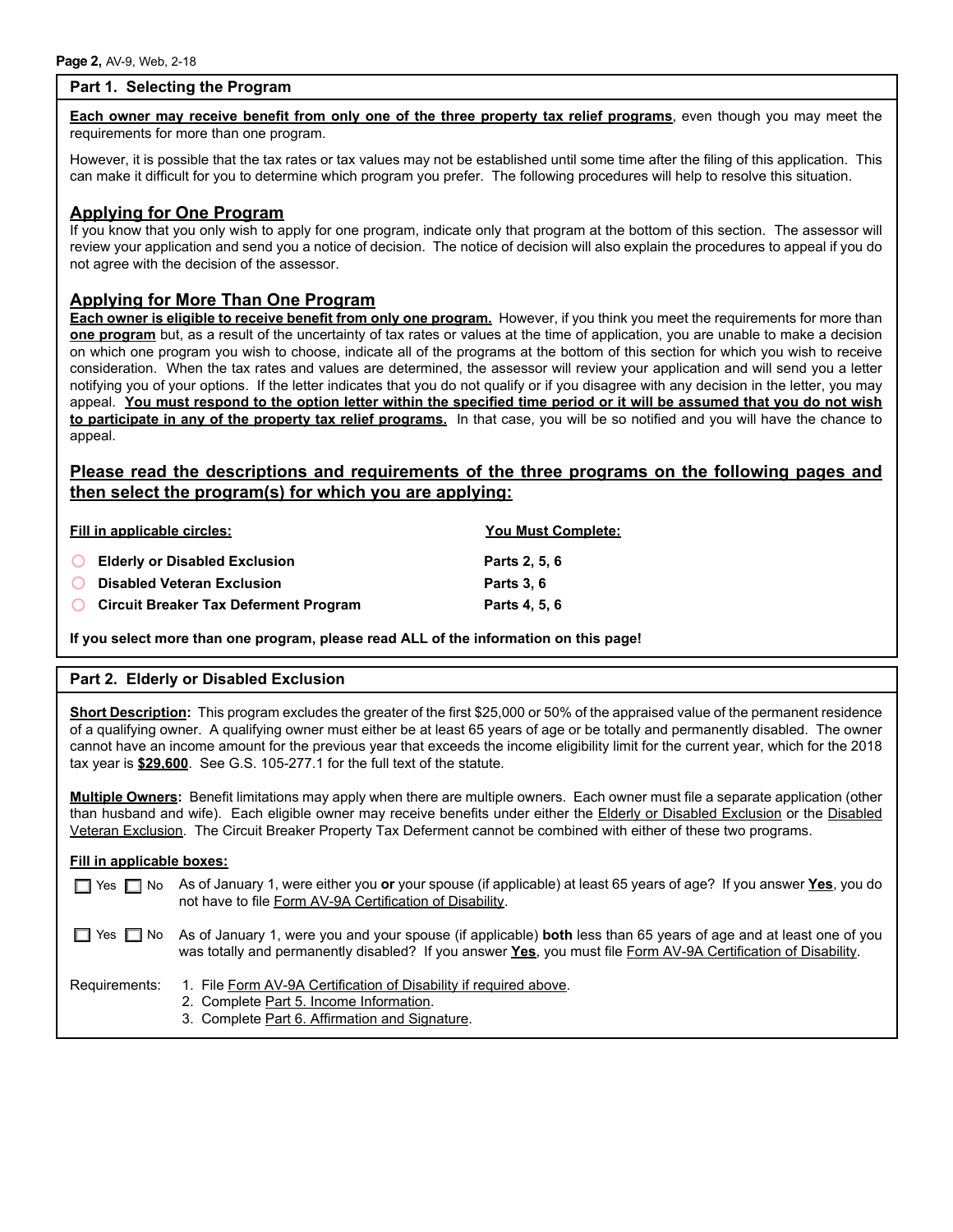#### **Part 3. Disabled Veteran Exclusion**

**Short Description:** This program excludes up to the first \$45,000 of the appraised value of the permanent residence of a disabled veteran. A disabled veteran is defined as a veteran whose character of service at separation was honorable or under honorable conditions and who has a total and permanent service-connected disability or who received benefits for specially adapted housing under 38 U.S.C. 2101. There is no age or income limitation for this program. This benefit is also available to a surviving spouse (who has not remarried) of either (1) a disabled veteran as defined above, (2) a veteran who died as a result of a service-connected condition whose character of service at separation was honorable or under honorable conditions, or (3) a servicemember who died from a serviceconnected condition in the line of duty and not as a result of willful misconduct. See G.S. 105-277.1C for the full text of the statute.

**Multiple Owners:** Benefit limitations may apply when there are multiple owners. Each owner must file a separate application (other than husband and wife). Each eligible owner may receive benefits under either the Disabled Veteran Exclusion or the Elderly or Disabled Exclusion. The Circuit Breaker Property Tax Deferment cannot be combined with either of these two programs.

|  |  | □ Yes □ No I am a disabled veteran. (See definition of disabled veteran above.) |  |
|--|--|---------------------------------------------------------------------------------|--|
|--|--|---------------------------------------------------------------------------------|--|

Yes  $\Box$  No I am the surviving spouse of either a disabled veteran or a servicemember who met the conditions in the description above. If you answer **Yes**, complete the next question.

| Requirements: |  |
|---------------|--|

- $\Box$  Yes  $\Box$  No I am currently unmarried and I have never remarried since the death of the veteran.
- 1. File Form NCDVA-9 Certification for Disabled Veteran's Property Tax Exclusion. This form must first be certified by the United States Department of Veterans Affairs, and then filed with the county tax assessor. 2. Complete Part 6. Affirmation and Signature.

#### **Part 4. Circuit Breaker Property Tax Deferment**

**Short Description:** Under this program, taxes for each year are limited to a percentage of the qualifying owner's income. A qualifying owner must either be at least 65 years of age or be totally and permanently disabled. For an owner whose income amount for the previous year does not exceed the income eligibility limit for the current year, which for the 2018 tax year is **\$29,600**, the owner's taxes will be limited to four percent (4%) of the owner's income. For an owner whose income exceeds the income eligibility limit (**\$29,600**) but does not exceed 150% of the income eligibility limit, which for the 2018 tax year is **\$44,400**, the owner's taxes will be limited to five percent (5%) of the owner's income.

**However, the taxes over the limitation amount are deferred and remain a lien on the property. The last three years of deferred taxes prior to a disqualifying event will become due and payable, with interest, on the date of the disqualifying event.** Interest accrues on the deferred taxes as if they had been payable on the dates on which they would have originally become due. Disqualifying events are death of the owner, transfer of the property, and failure to use the property as the owner's permanent residence. Exceptions and special provisions apply. See G.S. 105-277.1B for the full text of the statute.

#### *YOU MUST FILE A NEW APPLICATION FOR THIS PROGRAM EVERY YEAR!!*

**Multiple Owners**: Each owner (other than husband and wife) must file a separate application. **All owners must qualify and elect to defer taxes under this program or no benefit is allowed under this program**. The Circuit Breaker Property Tax Deferment cannot be combined with either the Elderly or Disabled Exclusion or the Disabled Veteran Exclusion.

#### **Fill in applicable boxes:**

| $\Box$ Yes $\Box$ No | As of January 1, were either you or your spouse (if applicable) at least 65 years of age? If you answer Yes, you do<br>not have to file Form AV-9A Certification of Disability.                                                    |
|----------------------|------------------------------------------------------------------------------------------------------------------------------------------------------------------------------------------------------------------------------------|
| $\Box$ Yes $\Box$ No | As of January 1, were you and your spouse (if applicable) both less than 65 years of age and at least one of you<br>was totally and permanently disabled? If you answer Yes, you must file Form AV-9A Certification of Disability. |
| $\Box$ Yes $\Box$ No | Have you owned the property for the last five full years prior to January 1 of this year and occupied the property for<br>a total of five years?                                                                                   |
| $\Box$ Yes $\Box$ No | Do all owners of this property qualify for this program and elect to defer taxes under this program? If you answer<br>No, the property cannot receive benefit under this program.                                                  |
| Requirements:        | 1. File Form AV-9A Certification of Disability if required above.<br>2. Complete Part 5. Income Information.<br>3. Complete Part 6. Affirmation and Signature.                                                                     |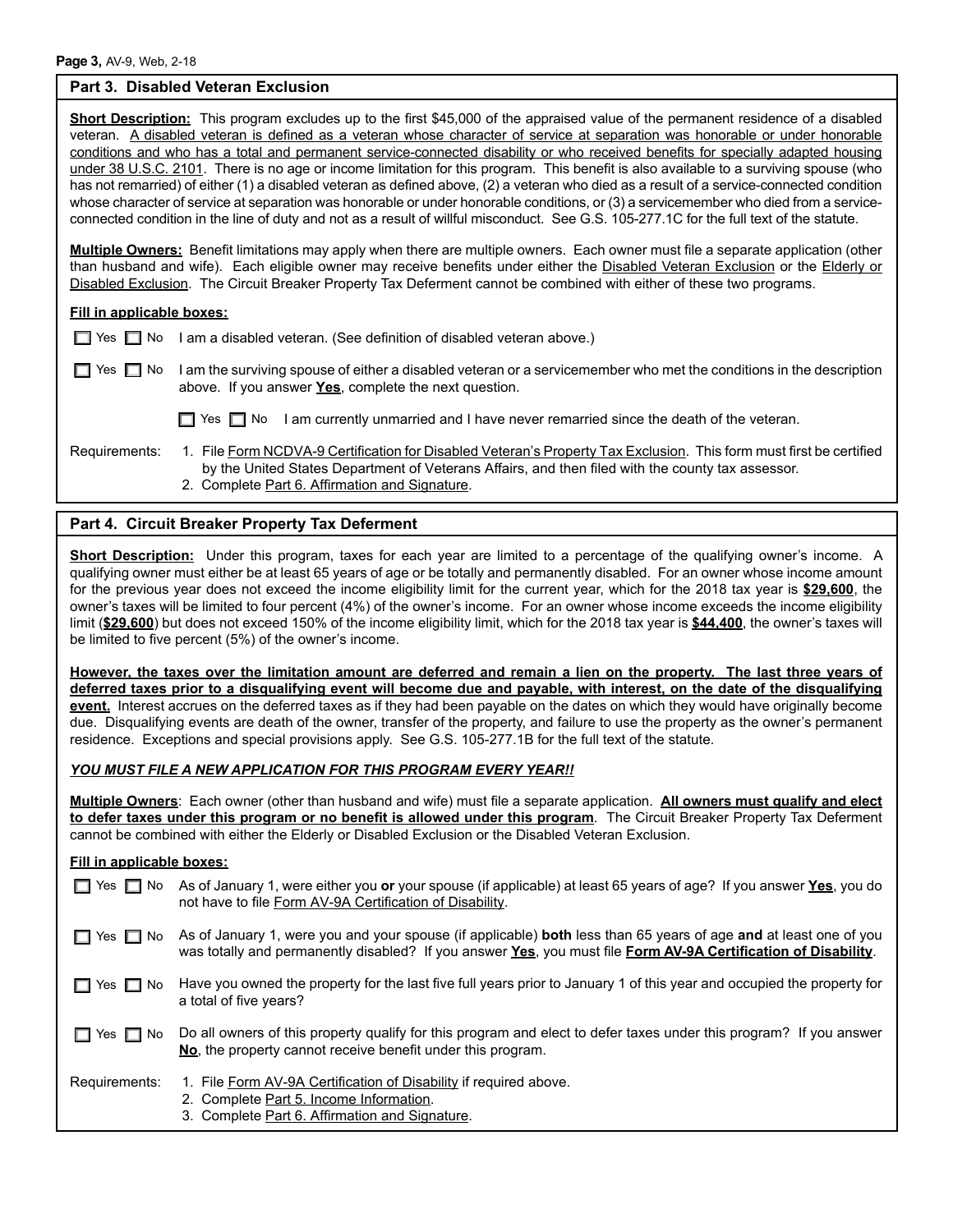**Part 5. Income Information** *(complete only if you also completed Part 2 or Part 4)* Social Security Number (SSN) disclosure is mandatory for approval of the Elderly or Disabled Exclusion and the Circuit Breaker Property Tax Deferment Program and will be used to establish the identification of the applicant. The SSN may be used for verification of information provided on this application. The authority to require this number is given by 42 U.S.C. Section 405(c)(2)(C)(i). The SSN and all income tax information will be kept confidential. The SSN may also be used to facilitate collection of property taxes if you do not timely and voluntarily pay the taxes. Using the SSN will allow the tax collector to claim payment of an unpaid property tax bill from any State income tax refund that might otherwise be owed to you. Your SSN may be shared with the State for this purpose. In addition, your SSN may be used to garnish wages or attach bank accounts for failure to timely pay taxes. **Applicant's Social Security Number Spouse's Social Security Number Requirements:** 1. You must provide a copy of your individual Federal Income Tax Return for the previous calendar year, unless you are not required to file a Federal Income Tax Return. Married applicants filing separate returns must submit both returns. If you have not filed your Federal Income Tax Return at the time you submit this application, submit a copy when you file your return. Your income tax returns are confidential and will be treated as such. Your application will not be processed until the income tax information is received. Please check the appropriate box concerning the submission of your Federal Income Tax Return.  $\Box$  Federal Income Tax Return submitted with this application. Federal Income Tax Return will be submitted when filed with the IRS.  $\Box$  I will not file a Federal Income Tax Return with the IRS for the previous calendar year. 2. Provide the income information requested below for the previous calendar year. Provide the total amount for both spouses. **If you do not file a Federal Income Tax Return, you must attach documentation of the income that you report below (W-2, SSA-1099, 1099-R, 1099-INT, 1099-DIV, financial institution statements, etc.). Fill in applicable box:**

| g. Disability Payments (not included in Pensions and Annuities)\$ |  |
|-------------------------------------------------------------------|--|
|                                                                   |  |
|                                                                   |  |
| <b>Total</b>                                                      |  |
|                                                                   |  |

Comments:

#### **INFORMATION IS SUBJECT TO VERIFICATION WITH THE NORTH CAROLINA DEPARTMENT OF REVENUE.**